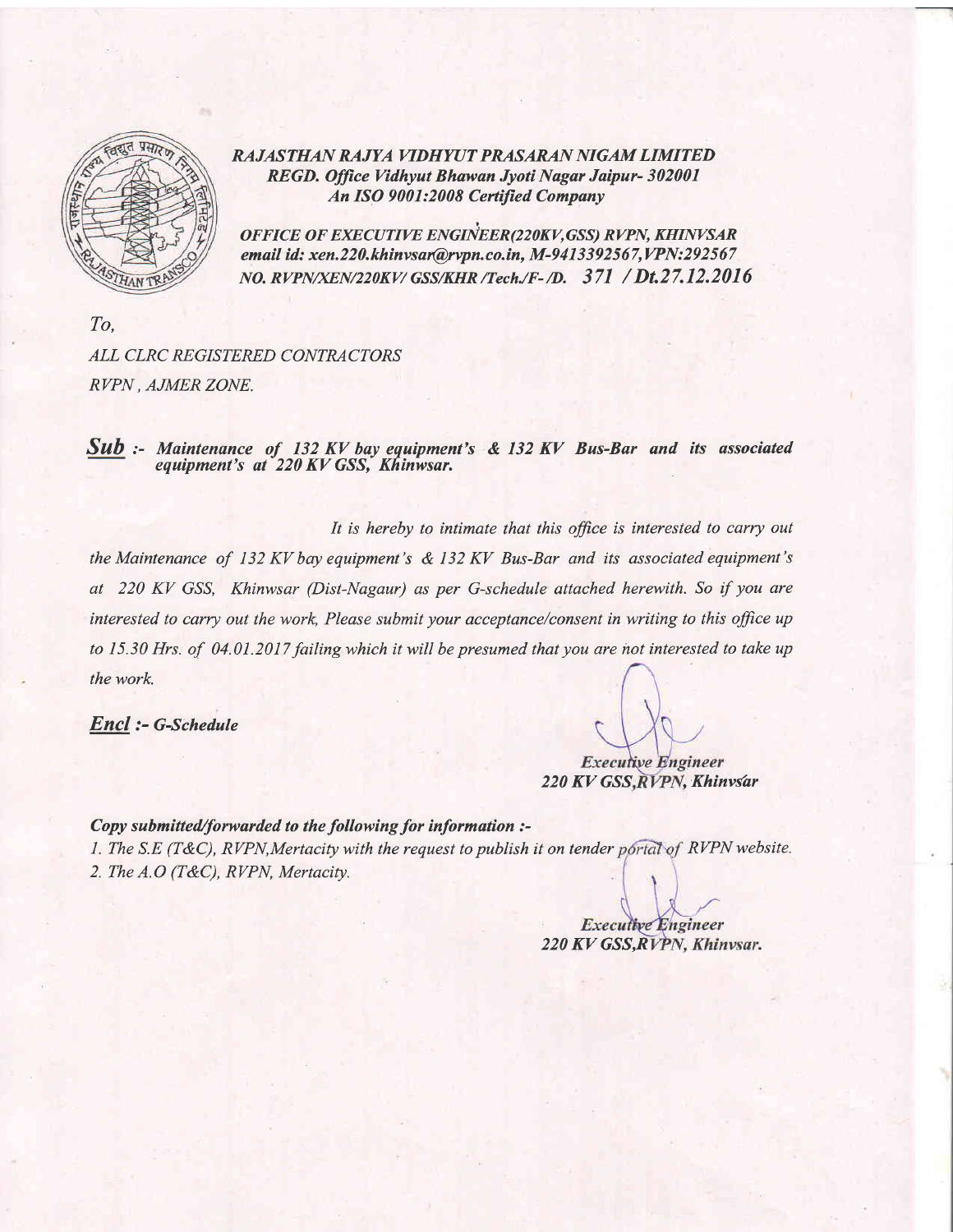## "G" Schedule

## Name of work: - Maintenance of 132 KV bay equipment's & 132 KV Bus-Bar and its associated equipment's at 220 KV GSS, Khinwsar

## Ref : - 1. BSR w.e.f. 01.01.2011 2. CLRC No. RVPN/SE/SSPC/TK/A.1/TN-2975/ CLRC/D.501 Dated 24.05.2013.

| S.<br>N <sub>o</sub> | <b>BSR</b><br>Code<br>No. | Description                                                                                                                                                                                                                                                                                                                                                                                                                                                                                                                                                                                                                                                                                                                                                                                                                                                                                                                                                                                                                                                                                                                                                                                                                                                                                                                                                                                                                                                                                                                                                                                                                                                                                                                                                                                         | Unit     | <b>Unit Rate</b><br>in Rs. | Qty. | <b>Amount</b> | <b>CLRC</b><br>Rate<br>Above | <b>Net Amount</b> |
|----------------------|---------------------------|-----------------------------------------------------------------------------------------------------------------------------------------------------------------------------------------------------------------------------------------------------------------------------------------------------------------------------------------------------------------------------------------------------------------------------------------------------------------------------------------------------------------------------------------------------------------------------------------------------------------------------------------------------------------------------------------------------------------------------------------------------------------------------------------------------------------------------------------------------------------------------------------------------------------------------------------------------------------------------------------------------------------------------------------------------------------------------------------------------------------------------------------------------------------------------------------------------------------------------------------------------------------------------------------------------------------------------------------------------------------------------------------------------------------------------------------------------------------------------------------------------------------------------------------------------------------------------------------------------------------------------------------------------------------------------------------------------------------------------------------------------------------------------------------------------|----------|----------------------------|------|---------------|------------------------------|-------------------|
| 1.                   | 1.0                       | <b>Maintenance of bay equipments</b><br>Maintenance work of following bay equipments<br>such as circuit breaker, current transformers,<br>Lightning arrestors, Isolators, CVTs, PLCC<br>equipments, and corresponding control and relay<br>panels,(All spares, lubricating material and only<br>special T&P shall be provided by RVPN. Cleaning<br>material & general T&P shall be arranged by the<br>contractor.)<br>Checking of tightness of clamps $\&$<br>a)<br>connectors.<br>Cleaning of all insulators.<br>b)<br>Assistance to RVPN in attending to oil<br>c)<br>leakage, if any.<br>Cleaning of all junction Boxes and<br>d)<br>secondary terminal boxes.<br>Assistance to RVPN in checking of<br>e)<br>operation of CB through relays and<br>verifying various logic and control<br>circuits and annunciation circuits.<br>Assistance to RVPN in measurement<br>$\mathbf{f}$<br>of CB operation timings.<br>Checking of isolator operation and its<br>g)<br>alignments.<br>Checking of gas pressure like SF6 &<br>h)<br>N2 in circuit breakers / CTs. etc.<br>i)<br>Assistance to RVPN in measurement<br>of IR values of LAs, CTs, and CVTs.<br>j)<br>Lubrication of defined parts of all<br>equipments at all required points.<br>k)<br>Washing the equipments, in case all<br>stains are present, then washing is to<br>be done with use of detergent solution.<br>Cleaning of C&R panel from inside.<br>$\left  \right $<br>m) Tightening of clamps & connectors<br>and<br>spacers on overhead<br>bus<br>conductors<br>and<br>gantries (at<br><sub>a</sub><br>maximum height of 25 meter using<br>safety belts). Also tightening of clamp<br>/ connectors of all<br>associated<br>equipments<br>connected<br>such<br>to<br>overhead bus.<br>Providing<br>other<br>related<br>work<br>n) |          |                            |      |               | $\%$                         |                   |
|                      | (i)                       | assistance as may be required by<br>incharge.                                                                                                                                                                                                                                                                                                                                                                                                                                                                                                                                                                                                                                                                                                                                                                                                                                                                                                                                                                                                                                                                                                                                                                                                                                                                                                                                                                                                                                                                                                                                                                                                                                                                                                                                                       |          | 1892.00                    |      |               |                              |                   |
|                      |                           | <b>132 KV BAY</b>                                                                                                                                                                                                                                                                                                                                                                                                                                                                                                                                                                                                                                                                                                                                                                                                                                                                                                                                                                                                                                                                                                                                                                                                                                                                                                                                                                                                                                                                                                                                                                                                                                                                                                                                                                                   | Each bay |                            | 9    | 17028.00      | 60%                          | 27244.80          |

 $\mathbf{1}$